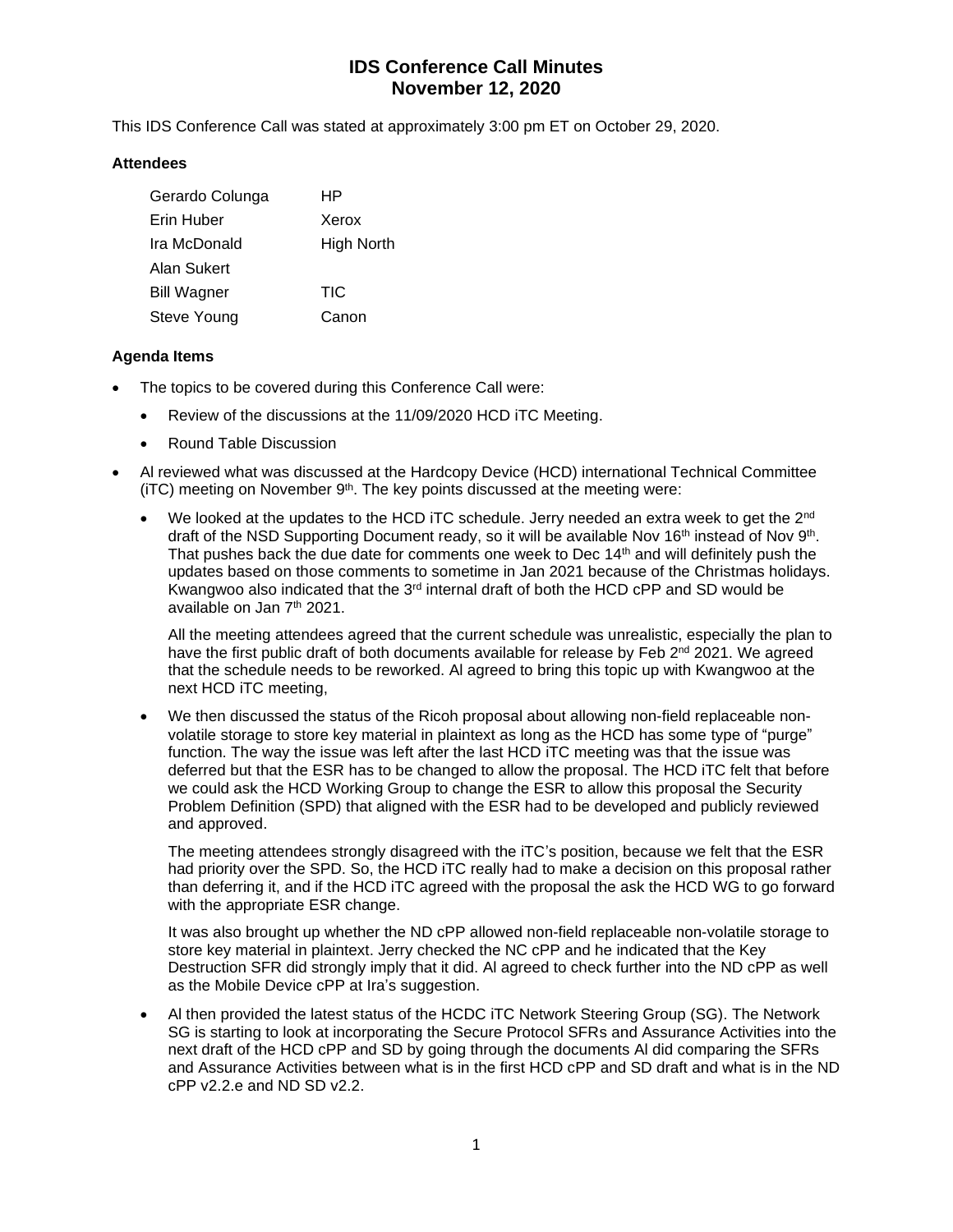# **IDS Conference Call Minutes November 12, 2020**

So far, the Network SG has looked at the ND HTTPS SFRs and ND cPP SFRs IPsec SFRs FCS\_IPSEC\_EXT.1.1 - FCS\_IPSEC\_EXT.1.10. All have been accepted for inclusion in the next HCD cPP draft with one important caveat.

When Al did the comparison, he noted that it was important that the Network SG avoid what happened when the HCD PP was created, where SFRs where just "cut and pasted" from the ND cPP and FDE cPPs and just dropped into the HCD PP without looking at them to make sure they were applicable to an HCD. The idea was to examine the differences in the ND cPP and ND SD and make sure they were acceptable.

This was borne out in FCS\_IPSEC\_EXT.1.7 were two important differences were noted:

- 1. The ND cPP SFR requires that the IKEv1 Phase 1 SA and IKE2 Lifetimes be configurable; the current HCD PP and HCD cPP draft does not require this. If we include this SFR as is, this would be a brand-new requirement that vendors would have to implement.
- 2. The HCD PP and current HCD cPP allow the lifetimes to be based on number of packets/number of byte as a possible selection, whereas the ND cPP only allows number of bytes as a selection. That means that if a vendor used number of packets as the selection to meet this SFR, if we went with the ND cPP SFR as is that implementation would no longer be compliant.

The Network SG noted these issues which will have to be discussed with the full HCD iTC.

Ira mentioned that the Network SG should also look at the IETF Best Practices for the secure protocols such as BCP 146.Ira agreed to send links to these BCPs so the Network SG could look at them.

The SG plans to use the Network Device (ND) cPP and SD as the basis for the SFRs and Assurance Activities that will be recommended for inclusion in HCD cPP/SD v1.0. However, we have to recognize that an HCD is difference from other network products like routers because HCDs do have server connections. So, the SG will have to look at the SFRs and Assurance Activities for the Secure Protocols carefully to make sure they are applicable for an HCD. We don't want to be in the situation the HCD TC was when developing the HCD PP where NIAP forced the TC to just "cut and paste" SFRs as is from the ND cPP and FDE cPPs into the HCD PP without any consideration as to whether they were applicable.

• Al then brought up something that came up at the CCUF Workshop he had attended the day before. At the CCUF Crypto Working Group Status presentation the WG lead indicated that they would have their SSH Package ready for publication by the end of 2020. He also indicated that this was after addressing all comments from the CCDB Crypto WG.

The fact that this SSH Package has the de facto blessing of the CCDB Crypto WG puts the Network SG and thus the HCD iTC in an interesting dilemma – we want to use what is in the ND cPP for all the secure protocols but this SSH Package has the "blessing" of the CCDB Crypto WG and thus indirectly the CCDB. Further, as Ira pointed out, the long-term goal of the ND iTC is to eventually use packages for the secure protocols so there is commonality among all the cPPs that use them.

So, does the HCD iTC stay with what is in the ND cPP or do we switch to the SSH package. What makes it more difficult is that Al did a comparison of the earlier draft of the SSH package with the ND cPP and they are very different (e.g., the SSH Package does not have separate SSH as a client and SSH as a server requirements like the ND cPP does). We will have to see what the Network SG and the HCD iTC decides to do.

- Round Table:
	- Jerry mentioned that the DBMS cPP does claim EAL2.